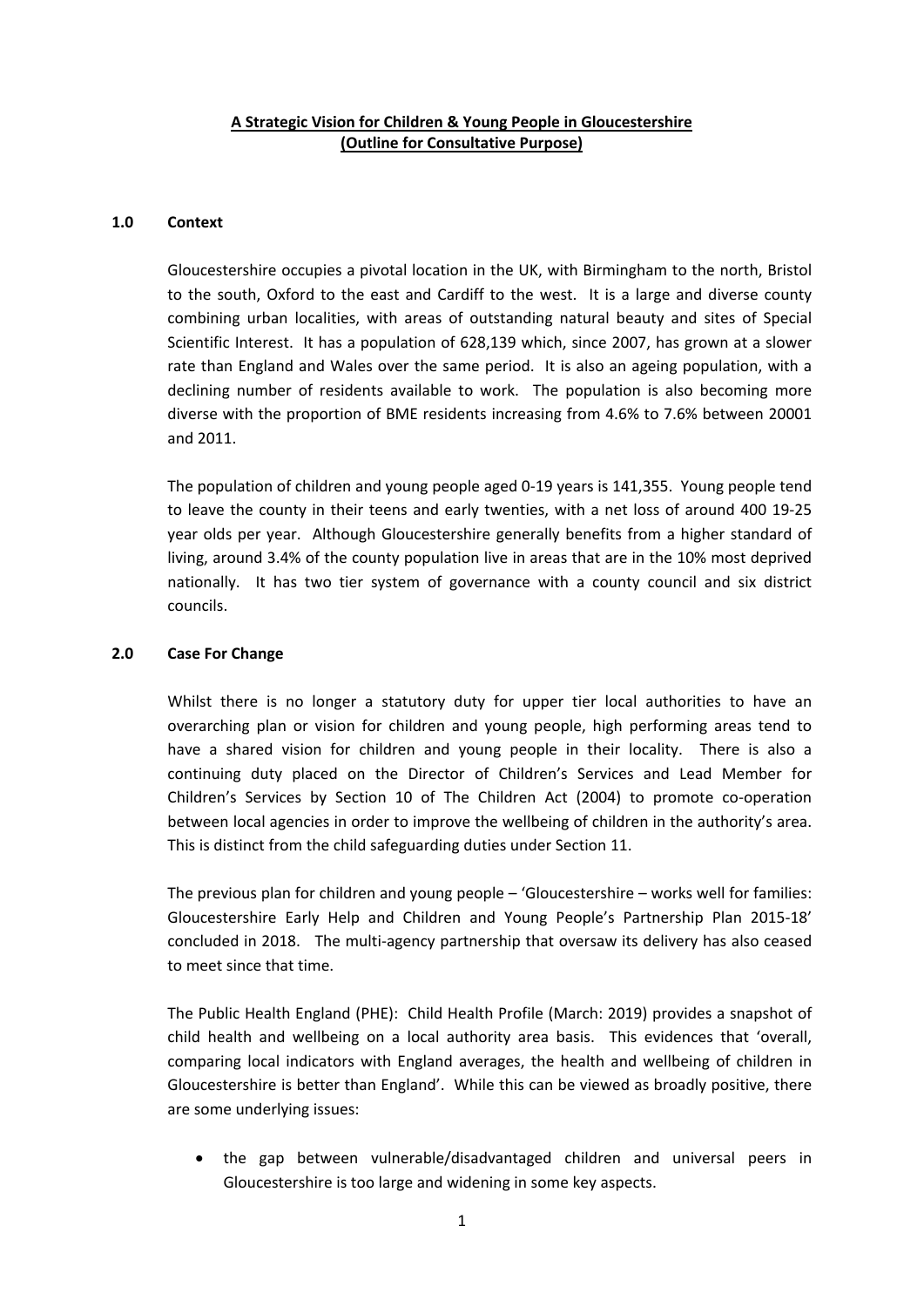- Performance is less positive when compared with statistical comparators example: take up of 2 year old education offer, which is crucial to children's subsequent progress, is marginally above England average but poor when compared to statistical comparators.
- there are a greater number of children in high intensity/cost parts of the system the number of families subject to child protection enquires in Gloucestershire is greater than comparable localities with the implication that agencies are 'over intrusive' in family life.
- the levels of exclusion and electively home educated (EHE) children suggest the educational offer is not meeting the needs of all children - Gloucestershire's EHE rate in March 2018 was 76.2 per 10, 000 4-17 yrs. old, compared to 56.8 for England at that time, and increased to 89.5 in September 2019.

Taken together, these point to a system that is currently under performing in terms of outcomes for children with the capacity to deliver better outcomes through a greater degree of co-ordination of existing activity, along with the potential for greater integration and innovation moving forward.

# **3.0 Proposed Structure for Children's Plan or Vision**

The dialogue and consultation that has been underway over recent months has led to a broad consensus on how a plan/vision should be constructed. Gloucestershire's plan/vision for children and young people will:

- place the child at the heart of its ambition and cross sector activity.
- be universal, covering all children and young people aged 0-18 years, and up to 25 years for care leavers and young people with additional needs.
- take a staged approach following the journey of the child from birth (including pre birth activity) to adulthood, based on the following phases:
	- 0-5 years (Inc. pre-birth).
	- 5-11 years
	- 11-16 years
	- 16-19 years
	- 19-25 years (for care leavers and young people with additional needs)
- seek to mobilise multi-agency and cross sector collaboration, within and between these phases in order to maximise impact.
- be aspirational moving from current performance, at or around England averages, to becoming top quartile for key indicators when compared with statistical neighbours.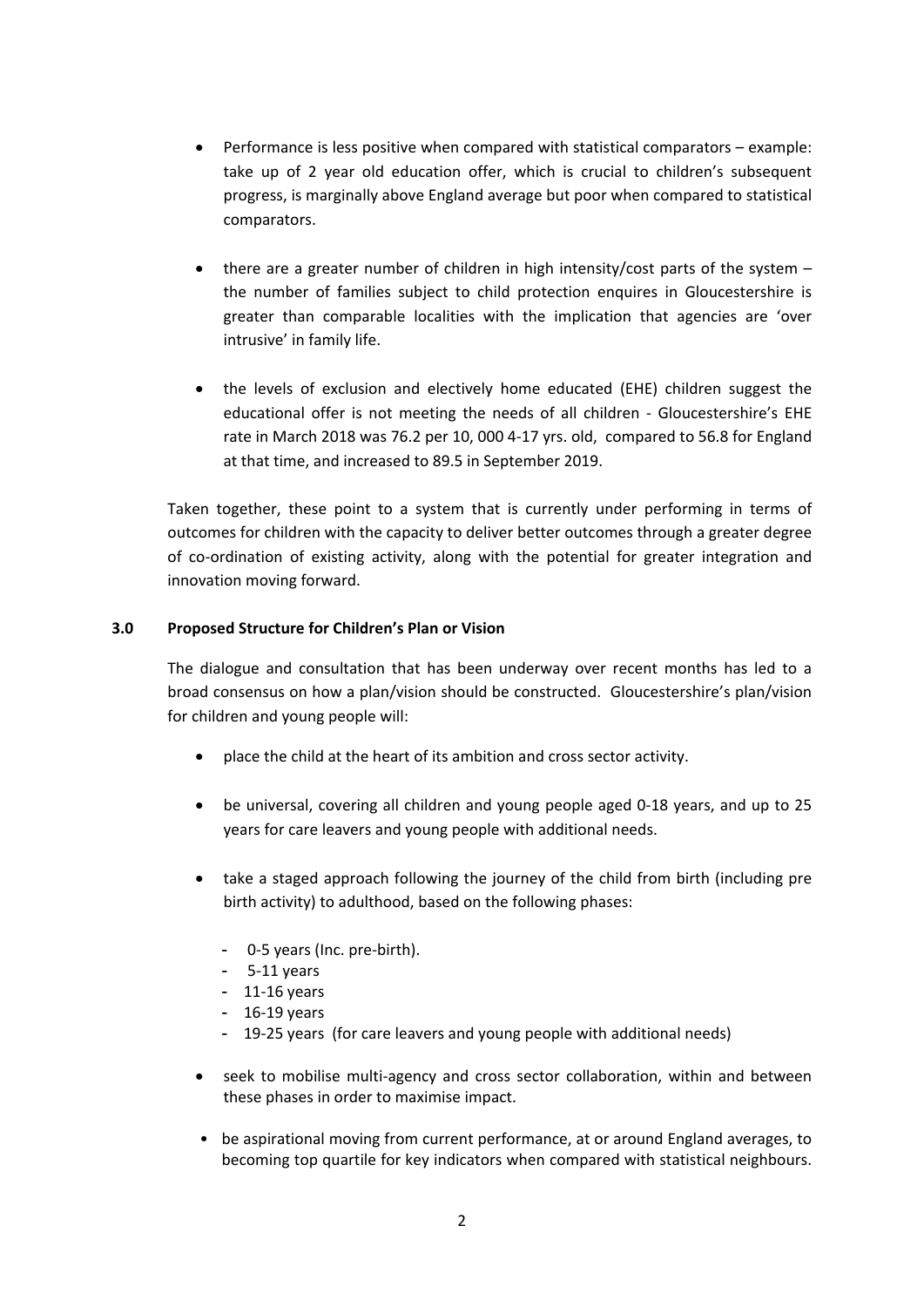Within that context, closing the gap for vulnerable/disadvantaged children and young people will be a further feature.

### **4.0 Progressing the Plan**

The consultative events in October last year highlighted the proliferation of statutory and non-statutory plans and strategies for children and young people in Gloucestershire and the wide range of groups involved in oversight and delivery. The development of a single overarching plan provides the opportunity to look again at those arrangements, acknowledging the overlapping needs of the cohorts of children they are concerned with.

It is proposed that progress against the plan will be driven by a multi-agency partnership group, drawing upon senior leads from the voluntary, statutory and commercial sectors accountable in turn to the Health and Wellbeing Board and Leadership Gloucestershire. This will complement the new arrangements for child safeguarding, led by Gloucestershire's Safeguarding Children Executive, recently put in place to meet the requirements of Working Together 2018. Over the longer term it may possible to merge the arrangements for child safeguarding and those promoting the wellbeing of children and young people set out in this report.

A comprehensive multi agency and cross sector action plan, refreshed on an annual basis, will provide the focal point for delivery activity and a co-ordinating mechanism for the wider range of activity to secure the well being of children and young people in Gloucestershire. An outline planning format is attached below for consultative purposes.

A key aim of the plan will be to ensure that the wider range of plans and strategies contribute towards a coherent 'whole system' approach that maximises the use of resources and ensures children and young people can access support when and where they need it.

The development and delivery of the plan will be informed by an ongoing authentic dialogue with children and young people. How this is delivered will be a matter for further consultation and dialogue.

#### **4.0 Strategic Vision and Priorities**

Vision 2050 sets out an ambitious vision for a future Gloucestershire that is:

- **An inclusive county**: we will ensure that the economic and social benefits of growth are felt by all.
- **A magnet county:** we will see a growing working age population, by keeping and attracting more 18-40 year olds with high level qualifications, who want to live and work in the county.
- **An innovative county:** we will see more business starting up, growing and investing in research and innovation.
- **A skilled county:** we will see more people with high-level skills and jobs in skilled occupations.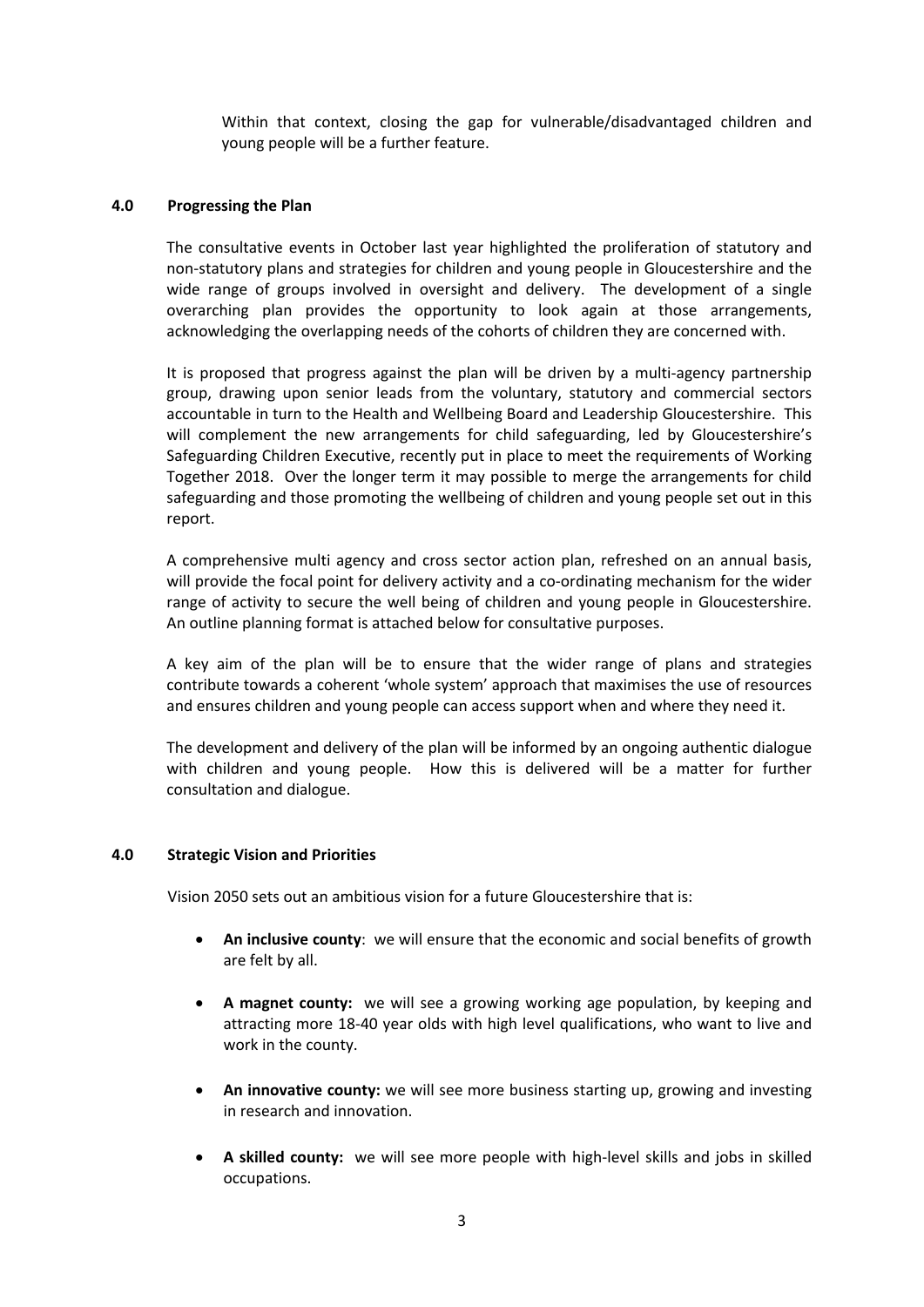- **A prosperous county:** we will see rising productivity and household income, offering higher living standards.
- **A healthy, happy and safe county:** we will ensure people have a good work/life balance and see improved health and wellbeing.
- **A connected county:** we will see improved transport and internet connections so that people and businesses can connect with each other more easily.
- **A sustainable county:** we will see more efficient use of resources and more use of sustainable energy.

### **5.0 Priorities for children and young people**

Realising the ambition set out in Vision 2050 and working to create a 'child friendly county' will require Gloucestershire partners to prioritise and invest in its children and young people.

In a 'child friendly county', all partners view children and young people as an asset to be valued and nurtured for the future, with a shared commitment towards ensuring:

#### **All children and young people are safe from harm.**

This will involve concerted action to address the concerns about personal safety expressed by young people through the child friendly county and other recent consultation exercises. This encompasses safety, both actual and perceived, in the physical realm, including places to gather and socialise, and within the digital space. Some children also raised concerns about safety in the home.

#### **All children and young people are supported to choose healthy lifestyles.**

This will involve purposeful work to ensure we have an accessible health offer that addresses the physical, mental and emotional well being needs of children and young people across the county.

#### **All children and young people have access to safe affordable transport.**

This will involve working to develop the capability for children and young people to make safe journeys and travel around the county on an accessible, sustainable and affordable basis.

## **All children and young people do well at all stages of learning and are equipped with the skills for life in the 21st Century.**

This will involve purposeful cross sector work to ensure we have a local education offer that is inclusive and restorative in its approach by actively addressing the barriers preventing all young people from engaging in and achieving through learning. This encompasses the skills and knowledge necessary for young people to engage in the dynamic and changing labour market of the 21<sup>st</sup> Century.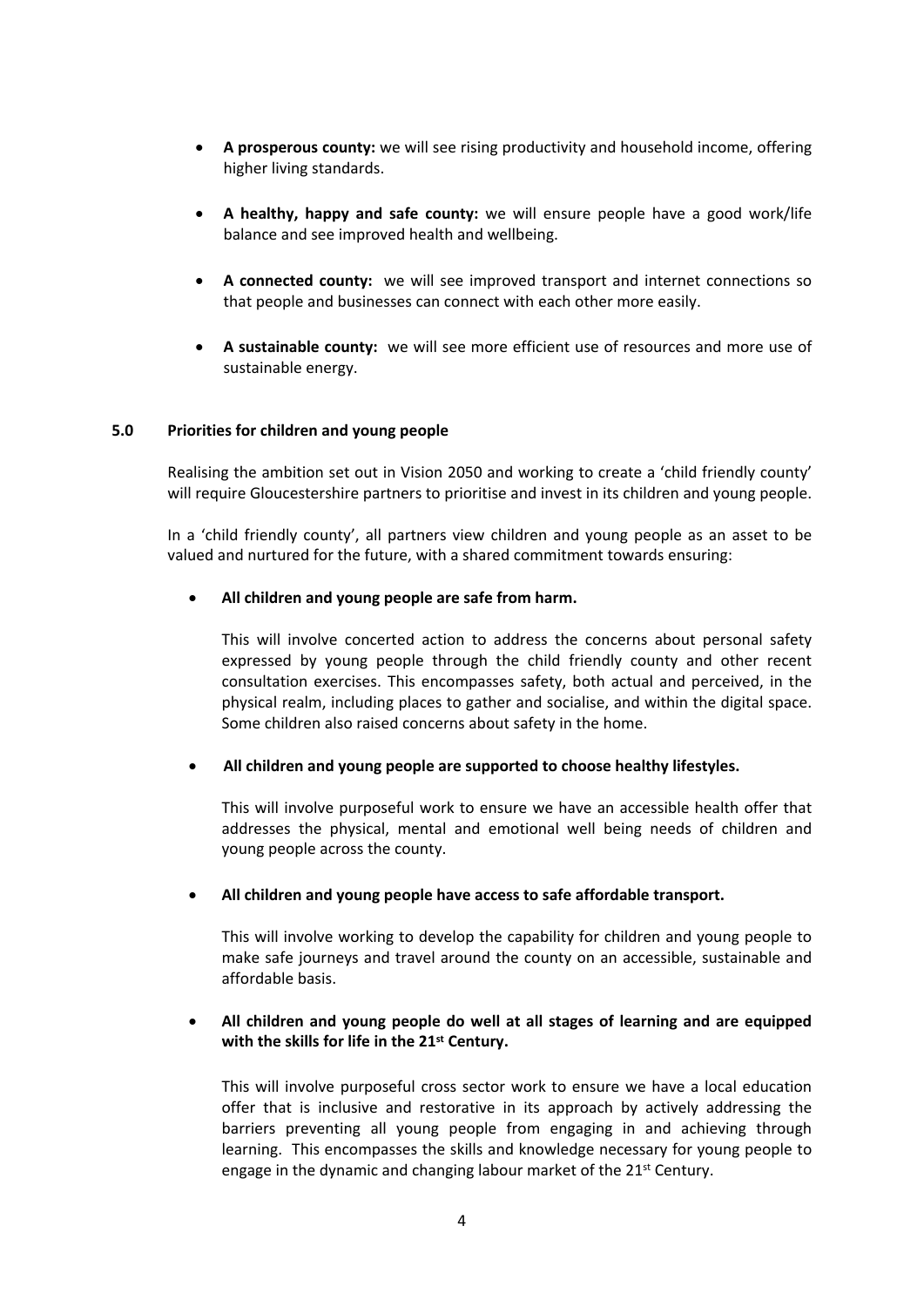## **All children and young people are happy and able to have fun growing up**

Working to ensure there are a good range of accessible and affordable recreational and cultural activities for children and young people.

## **All children and young people enjoy the economic and social benefits of growth**

Collective work to promote the interests of, and provide opportunities for, the most vulnerable children and young people in the county.

# **All children and young people are able to contribute to making Gloucestershire a sustainable county**

Working to ensure that children and young people in the county are able to make a meaningful contribution towards tackling the climate crisis.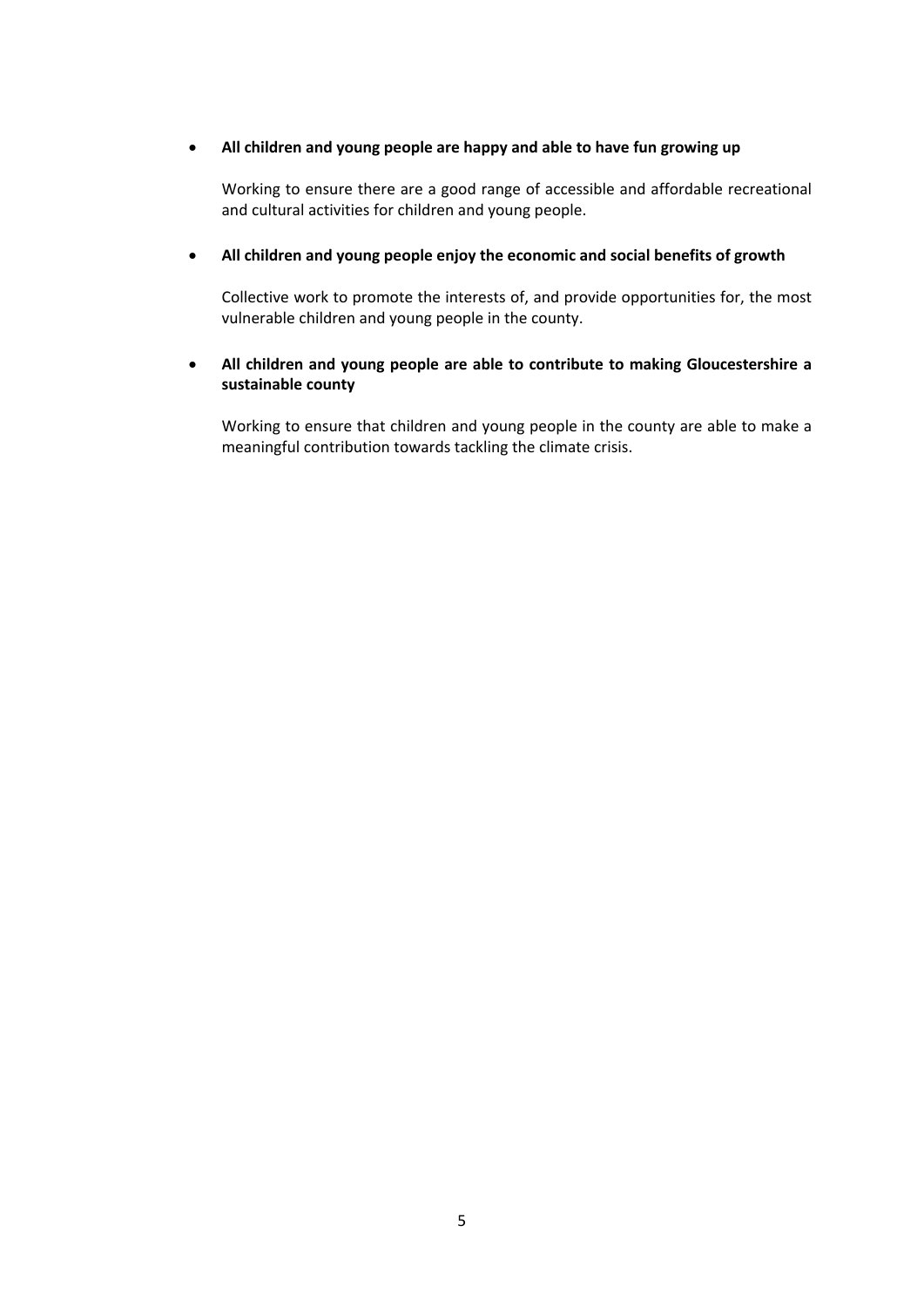| <b>Priority</b>                         |           | <b>Name</b>                                      | <b>Priority Lead</b>              |                                                    |                                                                                                |  |  |  |  |  |
|-----------------------------------------|-----------|--------------------------------------------------|-----------------------------------|----------------------------------------------------|------------------------------------------------------------------------------------------------|--|--|--|--|--|
|                                         |           | All children and young people are safe from harm |                                   |                                                    |                                                                                                |  |  |  |  |  |
| <b>Comments</b><br>about                |           |                                                  | <b>Overall status</b>             |                                                    |                                                                                                |  |  |  |  |  |
|                                         | $\bullet$ |                                                  | ×                                 | Outputs remain<br>On target<br>achievable          |                                                                                                |  |  |  |  |  |
| overall<br>status:                      |           |                                                  | $\blacklozenge$                   | <b>Flagged for Sponsor</b><br>At risk<br>attention |                                                                                                |  |  |  |  |  |
| <b>Reporting</b><br>period:             |           | To                                               | ▲                                 | Compromised                                        | Significant performance<br>issues with the project.<br>Urgent and decisive<br>action is needed |  |  |  |  |  |
|                                         |           |                                                  | $\bullet$                         | Completed                                          |                                                                                                |  |  |  |  |  |
| <b>Objectives</b>                       | $\bullet$ |                                                  | <b>Delivera</b><br>bles           |                                                    |                                                                                                |  |  |  |  |  |
| <b>Progress</b><br>made this<br>period: | $\bullet$ |                                                  | <b>Actions</b><br>next<br>period: |                                                    |                                                                                                |  |  |  |  |  |

| <b>Key Milestones</b> |     |     |     |     |     |     |     |     |             |     |     |     |     |     |
|-----------------------|-----|-----|-----|-----|-----|-----|-----|-----|-------------|-----|-----|-----|-----|-----|
|                       | Apr | May | Jun | Jul | Aug | Sep | Oct | Nov | $ $ Dec $ $ | Jan | Feb | Mar | Apr | May |
|                       |     |     |     |     |     |     |     |     |             |     |     |     |     |     |
|                       |     |     |     |     |     |     |     |     |             |     |     |     |     |     |
|                       |     |     |     |     |     |     |     |     |             |     |     |     |     |     |
|                       |     |     |     |     |     |     |     |     |             |     |     |     |     |     |
|                       |     |     |     |     |     |     |     |     |             |     |     |     |     |     |
|                       |     |     |     |     |     |     |     |     |             |     |     |     |     |     |